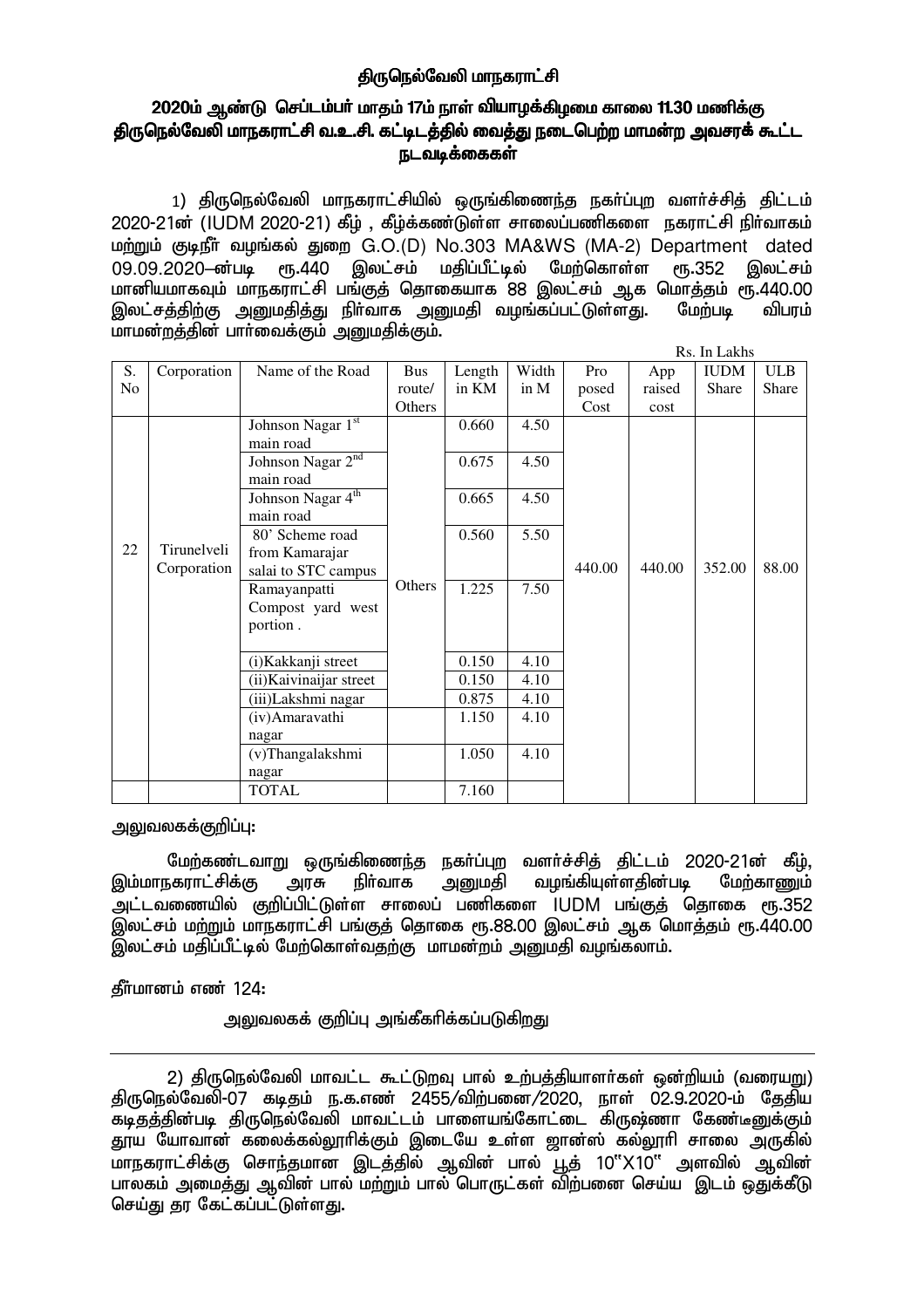இது தொடர்பாக உதவி பொறியாளர் மற்றும் உகவி செயற் பொறியாளர் ்பாளையங்கோட்டை மண்டலம் அவர்களது 03.9.2020-ம் தேதிய அறிக்கை ம<u>ற்று</u>ம் nraw;nghwpahsh; (jp) mth;fspd; mwpf;ifapy; jpUney;Ntyp khefuhl;rp ghis <u>மண்டலத்திற்குட்பட்ட, தான்ஸ் காலேஜ் ரோடு சாலையில் தற்</u>காலிக கடை எண் 45-ற்கு அருகில் 10" X 10" என்ற அளவில் நிபந்தனைகளுக்குட்பட்டு வாடகை நிர்ணயம் செய்து வழங்க அறிக்கை செய்துள்ளார்.

அதன்படி திருநெல்வேலி மாநகராட்சி பாளைங்கோட்டை மண்டலத்திற்குட்பட்ட <u>ஜான்ஜ்</u> காலேஜ் கல்லூரி சாலையில் மாநகராட்சி தற்காலிக கடை அமைக்கப்பட்டுள்ள  $\widetilde{\mathcal{G}}$ டத்தின் அருகில் ஆவின் பால் பூத் 10"  $X$  10" அளவில் நிபந்தனைக்குட்பட்டு இடம் .<br>ஒதுக்கீடு செய்வது குறித்தும், அதற்கு மாத வாடகையாக ரூ.2000/- என நிர்ணயம் செய்திடவும் மாமன்றத்தின் பார்வைக்கும் முடிவுக்கும் வைக்கப்படுகிறது.

#### நிபந்கனைகள்

- 1. பாளைங்கோட்டை மண்டலத்திற்குட்பட்ட ஜான்ஸ் காலேஜ் கல்லூரி சாலை மாநகராட்சி தற்காலிக கடை அமைக்கப்பட்டுள்ள இடத்தின் அருகில் ஆவின் பாலகத்திற்கு மாத வாடகையாக குறைந்தபட்ச நிர்ணயத் தொகையாக ரூ.2000/-ம் நிர்ணயம் செய்யப்படுகிறது.
- 2. மனுதாரா் மாநகராட்சி சாலை ஓரத்தில் 10" X 10" என்ற அளவில் ஆவின் <u>பூ</u>த் பொதுமக்களின் போக்குவரத்துக்கு இடையூறு செய்யும் வகையில் இருத்தல் கூடாது.
- 3. மனுதாரா் மேற்படி ஆவின் பாலகத்தில் ஆவின் பாலக பொருட்கள் மட்டுமே விற்கப்படவேண்டும் போதை பொருட்களான சிகரெட், பீடி, புகையிலை, பாக்கு ஆகிய இனங்கள் மற்றும் வடை, சாப்பாடு சம்பந்தப்பட்ட பொருட்கள் ஏதும் விற்கப்பட கூடாது.
- 4. மாநகராட்சி நிபந்தனைகளின்படி (எண்.12) குத்தகை காலத்தில் ஒப்படைக்கப்பட்டிருக்கும் சொத்துக்கள் முழுவதையும் அல்லது எந்த பாகமாவது .<br>மாநகராட்சிக்கு தேவையானால் குக்ககைகாரா் எந்தவித தடையும் இன்றி எவ்வித இழப்பு தொகையும் கோராமல் மாநகராட்சியிடம் ஒப்படைத்துவிட வேண்டும் எனவும் இதில் மாநகராட்சி தீர்ப்பே முடிவானது.
- 5. இதற்கென ரூ.20 பத்திரத்தில் ஒப்பந்தபத்திரம் தயார்செய்து மாநகராட்சி  $\widetilde{\mathsf{R}}$ ர்வாகக்கிடம் ஒப்படைக்கவேண்டும்
- 6. கடை வாடகையினை பிரதி மாதம் 1-ம் தேதிக்குள் செலுத்திவிட வேண்டும்

## அலுவலக குறிப்பு:

பொருளில் கண்டுள்ளவாறு திருநெல்வேலி மாநகராட்சி பாளையங்கோட்டை மண்டல அலுவலகத்திற்குட்பட்ட ஜான்ஸ் காலேஜ் கல்லூரி சாலை மாநகராட்சி தற்காலிக .<br>கடை அமைக்கப்பட்டுள்ள இடத்தின் அருகில் அவின் பால் பூத் 10" X 10" அளவில் epge;jiff;Fl;gl;L Mtpd; ghyfj;jpw;F ,lk; xJf;fPL nra;tJ Fwpj;Jk;> mjw;F மாத வாடகையாக மாதம் ஒன்றிற்கு ரூ. 1500/- என நிர்ணயம் செய்திடவும் மாமன்றம் பரிசீலித்து முடிவு செய்யலாம்.

**1980** கீர்மானம் எண் $125$ :

அலுவலகக் குறிப்பு அங்கீகரிக்கப்படுகிறது

<sup>3)</sup> திருநெல்வேலி மாநகராட்சியில் தூய்மை இந்தியா இயக்க திட்டத்தின் கீழ் 28 பரப்புரையாளர்கள், 4 மேற்பார்வையாளர்கள் மற்றும் 1 எண்ணம் ஒருங்கிணைப்பாளர் ஆகியோா்களை வெளிக்கொணா்வு மூலம் அமா்த்திக் கொள்ளுதல் பணிக்கு நகராட்சி  $\frac{1}{2}$ நிர்வாக ஆணையர், சென்னை அவர்களின் செயல்முறை ஆணை ந.க.எண 26458/2018/P1 நாள் 24.07.2020ல் ரூ.33.56 இலட்சத்திற்கு ஒப்புதல் வழங்கப்பட்டதின்படி மேற்படி பணிக்கு .<br>மின்னணு மற்றும் மூடி முத்திரையிடப்பட்ட இரு உறை முறையிலான ஒப்பந்தப்புள்ளிகள்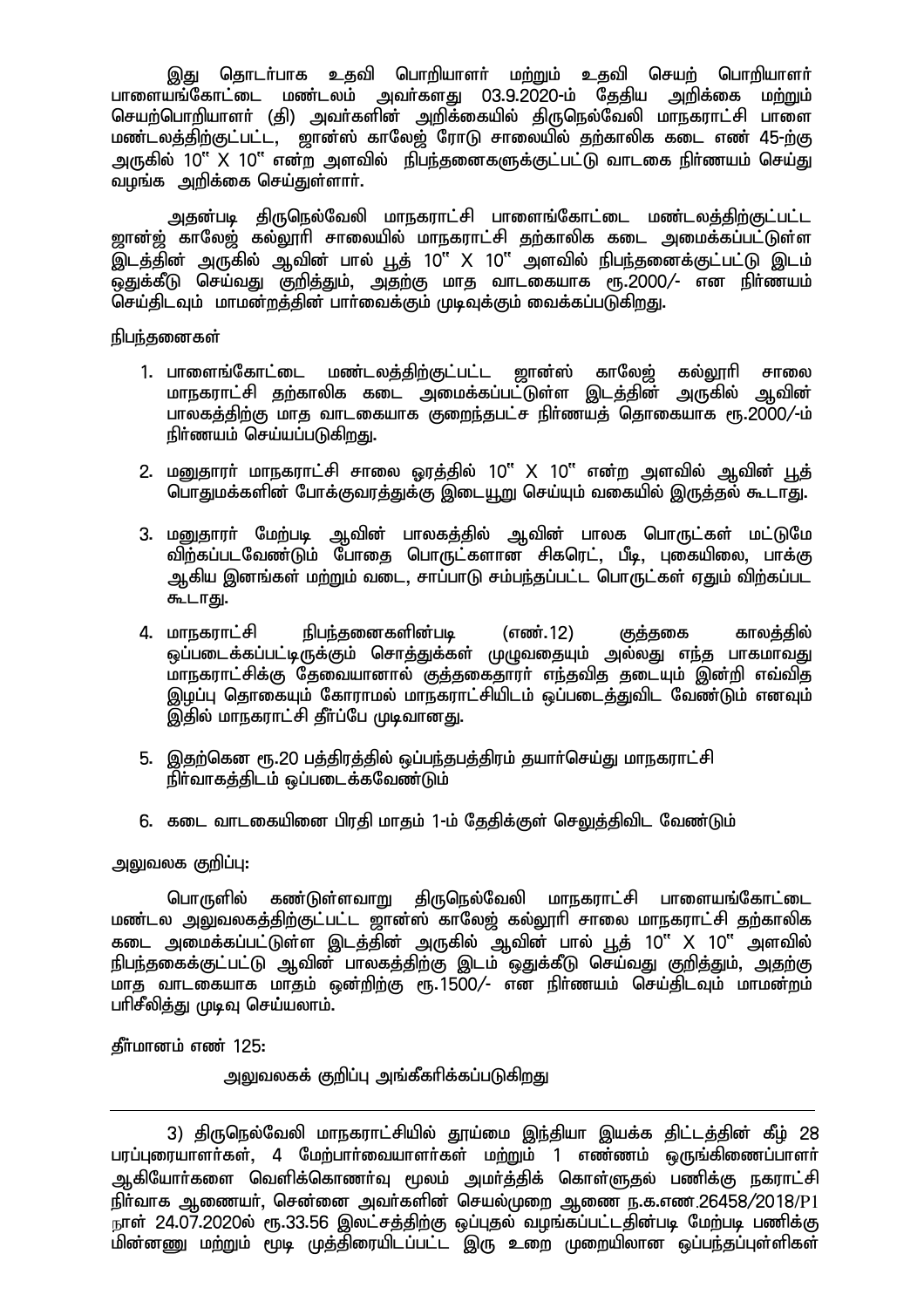பெறுவதற்கு ஒப்பந்தப்புள்ளி அறிவிப்பு எண் 13/2020-21-ன் படி மாநில அளவில் Times of  $I$ ndi $a$  ஆங்கில நாளிதழிலும், தினச்செய்தி தமிழ் நாளிதழிலும் மற்றும் மாநில ஒப்பந்தப்புள்ளி செய்தி மலரிலும் 06.08.2020-ல் ஒப்பந்தப்புள்ளி அறிவிப்பு பிரசுரம் செய்யப்பட்டதின்படி. மின்னணு மற்றும் மூடி முத்திரையிடப்பட்ட இரு உறை முறையிலான ஒப்பந்தப்புள்ளிகள் பெறுவதற்கு 26.08.2020-ல் ஒப்பந்தப்புள்ளி கோரப்பட்டதில் மூடி முத்திரையிடப்பட்ட இரு உறை முறையிலான ஒப்பந்தப்புள்ளிகள் (1) மெசர்ஸ்.Mirifical Careers Pvt Ltd, Coimbatore மற்றும் (2) திரு.M.வள்ளிநாயகம், திருநெல்வேலி ஆகிய இரண்டு ஒப்பந்தக்காரா்களிடம்<br>இருந்து ஒப்பந்தப்புள்ளிகள் பெறப்பட்டது. மேற்படி இரண்டு ஒப்பந்தப்புள்ளிகளின் இருந்து ஒப்பந்தப்புள்ளிகள் பெறப்பட்டது. மேற்படி இரண்டு ஒப்பந்தப்புள்ளிகளின் தொழில்நுட்ப தகுதிகள் குறித்து ஒப்பந்தப்புள்ளி கூா்ந்தாய்வுக் குழுவால் 27.08.2020-ல்<br>கிறக்கப்பட்டு பாிசீலனை செய்யப்பட்டகில் கிரு.M.வள்ளிநாயகம். கிருநெல்வேலி திறக்கப்பட்டு பரிசீலனை செய்யப்பட்டதில் திரு.M.வள்ளிநாயகம். திருநெல்வேலி .<br>ஒப்பந்தக்காரரின் ஒப்பந்தப்புள்ளி தொழில் நுட்ப தகுதி தொடா்பான ஒப்பந்தப்புள்ளி<br>நிபந்தனைகளை பூா்த்தி செய்யாததால் ஒப்பந்தப்புள்ளி கூா்ந்தாய்வக் குமு கூட்ட நிபந்தனைகளை பூர்த்தி செய்யாததால் ஒப்பந்தப்புள்ளி கூர்ந்தாய்வுக் குழு கூட்ட நடவடிக்கை நாள் O7.09.2020ன்படி திரு.M.வள்ளிநாயகம், திருநெல்வேலி ஒப்பந்தக்காராின்<br>ஒப்பந்தப்புள்ளி நிராகாிக்கப்பட்டது. மீதமுள்ள ஒரே ஒரு ஒப்பந்தப்புள்ளியான லப்பந்தப்புள்ளியான மெசர்ஸ்.Mirifical Careers Pvt Ltd, Coimbatore நிறுவனத்தின் ஒப்பந்தப்புள்ளி தொழில் நுட்ப தகுதி தொடர்பான நிபந்தனைகளை பூர்த்தி செய்தமையால் மேற்படி நிறுவனத்தின் விலை .<br>அட்டவணை மட்டும் 15.09.2020 ம் தேதியன்று கிறக்கப்பட்டு ஓப்பரோக்கு பட்டியல் தயார். செய்யப்பட்டு அதன் விபரம் வருமாறு:-

| வ.<br>எண் | பணியின் பெயர்                                                                                                                                                                                                                                               | பணியின்<br>ஒப்பந்த<br>மதிப்பு  | மெசர்ஸ்.Mirifical Careers<br>Pvt Ltd, Coimbatore<br>நிறுவனத்தின் ஒப்பந்த |
|-----------|-------------------------------------------------------------------------------------------------------------------------------------------------------------------------------------------------------------------------------------------------------------|--------------------------------|--------------------------------------------------------------------------|
|           |                                                                                                                                                                                                                                                             |                                | மதிப்பு                                                                  |
|           | திருநெல்வேலி<br>மாநகராட்சியில்<br>இந்தியா<br>இயக்க<br>தூய்மை<br>கீழ்<br>திட்டத்தின்<br>28<br>பரப்புரை<br>யாளர்கள்,<br>மேற்பார்வை<br>4<br>யாளர்கள்<br>எண்ணம்<br>மற்றும்<br>ஆகியோா்<br>ஒருங்கிணைப்பாளர்<br>களை வெளிக்கொணர்வு<br>மூலம்<br>அமா்த்திக் கொள்ளுதல் | $($ <sup>0</sup> Б.33,52,134/- | $\frac{6}{5}$ .33,55,062/-                                               |
|           |                                                                                                                                                                                                                                                             |                                | $0.09\%$ மதிப்பீட்டை விட<br>அதிகம்                                       |

மேற்படி மெசர்ஸ்.Mirifical Careers Pyt Ltd, Coimbatore நிறுவனக்கின்  $\ddot{\varphi}$ ப்பந்தப்புள்ளி மதிப்பு ரூ.33,55,062/- ஆனது மதிப்பீட்டை விட 0.09% அதிகமாக உள்ளதால் இது ஏற்கதக்கதல்ல எனக் கருதி ஓப்பந்ததாரரை விலைகுறைப்பு பேச்சு<br>வார்த்தைக்கு அழைக்க 15.09.2020 அன்று கடிதம் அனுப்பப்பட்டது. அதன் பின்னர் வாா்த்தைக்கு அழைக்க 15.09.2020 அன்று கடிதம் அனுப்பப்பட்டது.<br>ஒப்பந்ததாரா் தமது 17.09.2020-ம் தேதிய கடிதத்தில், இவ்வ குமது 17.09.2020-ம் தேதிய கடிதத்தில், இவ்வலுவலகத்திலிருந்து விலைக்குறைப்பு பேச்சு வாா்த்தைக்கு அழைக்கப்பட்டதனை ஏற்று தற்போது பணிக்கு<br>தேவையான பணியாளா்களின் ஊதியம் ஆகியவை அதிகமாகிவிட்டபடியால் தேவையான பணியாளா்களின் ஊதியம் ஆகியவை அகிகமாகிவிட்டபடியால் விலைக்குறைப்பு செய்ய இயலாது என <u>இறு</u>தியாகவும் முடிவாகவும் தெரிவித்துள்ளார்.

எனவே, 17.09.2020-ம் தேதிய ஒப்பந்தப்புள்ளி கூர்ந்தாய்வுக் குழு கூட்ட நடவடிக்கையில் மெசா்ஸ்.Mirifical Careers Pvt Ltd, Coimbatore ஒப்பந்தக்காராின்<br>ஓப்பந்தப்பள்ளி மதிப்ப ரூ.33.55.062/- மதிப்பீட்டை விட 0.09% கூடுதலான  $\tilde{\omega}$ ப்பந்தப்புள்ளி மகிப்பு ரூ.33.55.062/- மகிப்பீட்டை விட 0.09% கூடுகலான .<br>ஒப்பந்தப்புள்ளியை மாமன்றம் முடிவு செய்யலாம் என பரிந்துரை செய்துள்ளதின்படி மெசர்ஸ்.Mirifical Careers Pyt Ltd, Coimbatore நிறுவனத்தின் ஒப்பந்தப்புள்ளியினை ஒப்புக் கொள்வது குறித்து மாமன்றத்தின் அறையதிக்கும் முடிவிற்கும்.

### அலுவலகக் குறிப்பு:

அ) திருநெல்வேலி மாநகராட்சியில் தூய்மை இந்தியா இயக்க திட்டத்தின் கீழ் 28 பரப்புரையாளர்கள், 4 மேற்பார்வையாளர்கள் மற்றும் 1 எண்ணம் ஒருங்கிணைப்பாளர் ஆகியோர்களை வெளிக்கொணர்வு மூலம் அமர்க்கிக் கொள்ளுகல் பணி மிகவும் அத்தியாவசியமான பணியாக இருப்பதாலும், தமிழ்நாடு நகர்ப்புற உள்ளாட்சிகளுக்கான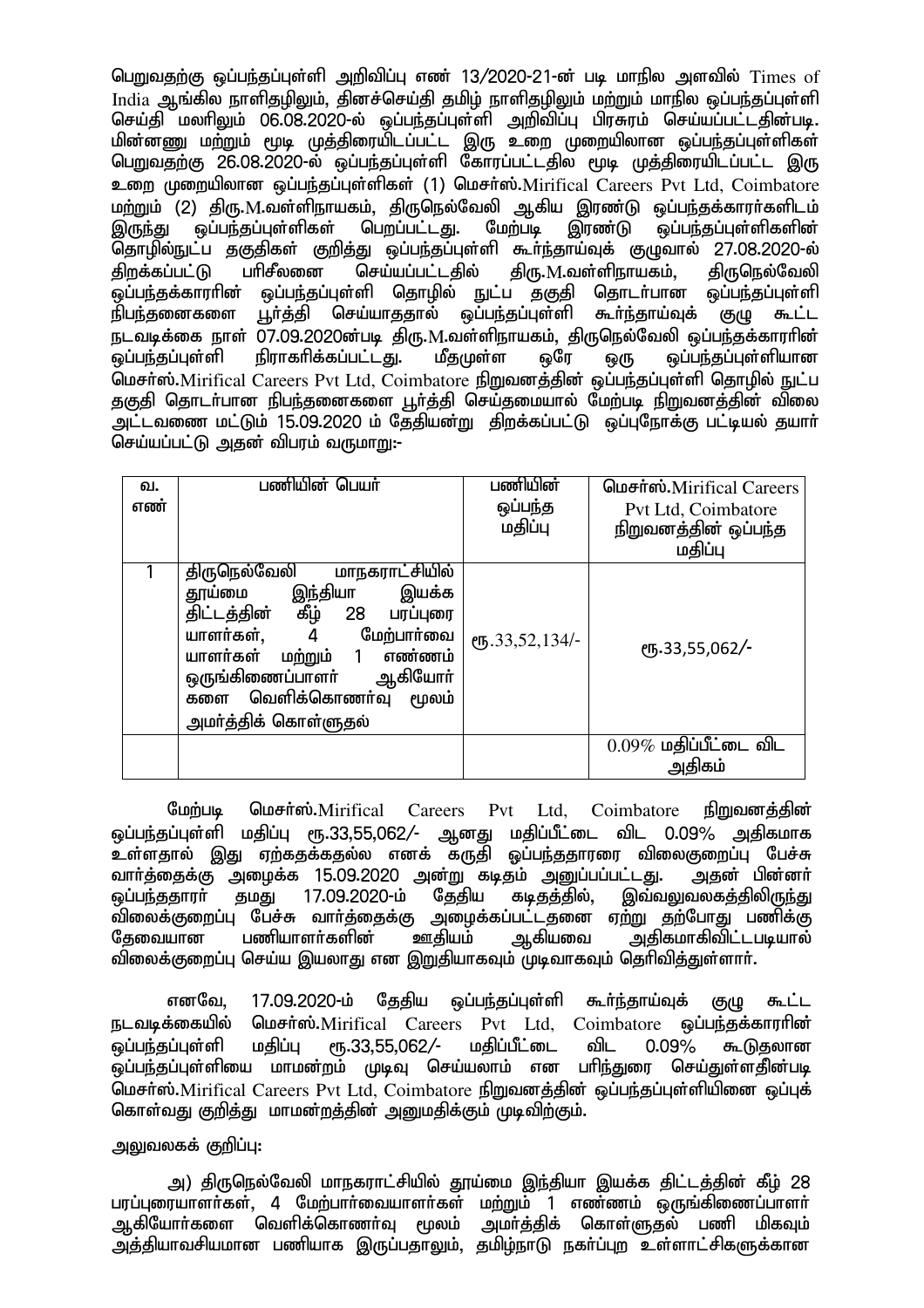பொறியியல் நடைமுறை நுால் தொகுப்பு-1, அத்தியாயம் 2, உட்பிரிவு 2.7.2-ன்படி ் ஒப்பந்தப்புள்ளி முதல் அமைப்பில் கூட மதிப்பீட்டை விட 5% வரை கூடுகலாக பெறப்படும் .<br>ஒப்பந்தப்புள்ளிகளை ஒப்புக் கொள்வதற்கு மாமன்றம் அனுமதிக்கலாம் என வழிவகை செய்யப்பட்டுள்ளதாலும், 17.09.2020-ம் தேதிய ஒப்பந்தப்புள்ளி கூர்ந்தாய்வுக் குழு கூட்ட நடவடிக்கையில் மெசா்ஸ்.Mirifical Careers Pvt Ltd, Coimbatore ஒப்பந்த நிறுவனத்தின்<br>ஓப்பந்கப்பள்ளி மகிப்பு ரூ.33.55.062/- மகிப்பீட்டை விட 0.09% கூடுகலான ஒப்பந்தப்புள்ளி மதிப்பு ரூ.33,55,062/- மதிப்பீட்டை விட 0.09% கூடுதலான ஒப்பந்தப்புள்ளியை மாமன்றம் முடிவு செய்யலாம் என பரிந்துரை செய்துள்ளதின்படி மாமன்றம் அமைகிக்கலாம்.

கீர்மானம் எண் $126$ :

அலுவலகக் குறிப்பு அங்கீகரிக்கப்படுகிறது

(ஒ.பு.எண்.13/2020-21)

4) திருநெல்வேலி மாநகராட்சி, திருநெல்வேலி மண்டலம், வாா்டு எண் 51, டவுண்<br>குற்றாலரோடு, கிருஷ்ணபேரி பகுதியில் புதிததாக கட்டப்பட்டிருக்கும் குடியிருப்புப் கிருஷ்ணபேரி பகுதியில் புகிததாக பகுதிகளில் புதிய தொுவிளக்குகள் அமைக்க கோரப்பட்டுள்ளது. மேற்படி பகுதியில்  $\pi$ ற்கனவே தெருவிளக்கு  $\rm{Line}$  உள்ள 2 மின்கம்பங்களில் 40 வாட்ஸ்  $\rm{LED}$  விளக்குகள் 2 எண்ணமும், ஏற்கனவே உள்ள 7 மின்கம்பங்களில் தெருவிளக்கு Line அமைத்து 40 வாட்ஸ்  $LED$  விளக்குகள் 7 எண்ணமும் மற்றும் புதியதாக 1 மின்கம்பம் மற்றும் தெருவிளக்கு line அமைத்து 40 வாட்ஸ் LED விளக்குகள் 1 எண்ணம், ஆக மொத்தம் புதிய தெருவிளக்குகள்<br>10 எண்ணம் அமைக்க வேண்டியுள்ளது. மேற்படி பணிக்கு மின்வாரிய மகிப்பீட்டுக் 10 எண்ணம் அமைக்க வேண்டியுள்ளது. மேற்படி பணிக்கு மின்வாாிய மதிப்பீட்டுக்<br>கட்டணம் மற்றும் விளக்குகள் மகிப்பீடு சோக்கு உக்கேச செலவினம் ரூ.2.00 ்விளக்குகள் மகிப்பீடு சோக்கு உக்கேச செலவினம் ரூ.2.00 இலட்சத்திற்கு மாமன்றத்தின் பாாவைக்கும், அனுமதிக்கும்.

அலுவலகக் குறிப்பு:

பொருளில் குறிப்பிட்டுள்ளபடி பொது மக்களின் நலன் கருதி மேற்படி பகுதியில் பகியகாக 40 W LED கெருவிளக்குகள் 10 எண்ணம் அமைக்கவம். கெருவிளக்குகளின் kjpg;G kw;Wk; kpd;thhpa kjpg;gPl;Lf; fl;lzk; cl;gl cj;Njr nrytpdk; &.2.00 இலட்சத்திற்கு மாமன்றம் அறைமதி வழங்கலாம்.

கீர்மானம் எண் $127:$ 

அலுவலகக் குறிப்பு அங்கீகரிக்கப்படுகிறது

(@1/1519/2020)

5) திருநெல்வேலி மாநகராட்சியில் மைய அலுவலகம் மற்றும் நான்கு மண்டல அலுவலலகங்களில் கணினி பராமரிப்பு பணி மேற்கொள்ள உதவி கிட்ட அமைப்பாளர் பணியிடம் அனுமதிக்கப்படாத நிலையிலும், இப்பொருள் தொடா்பாக நன்கு அறிந்த<br>பணியாளா்கள் இல்லாக நிலையிலும், இப்பணியின் முக்கியக்குடிம் கருகி கணினி  $\alpha$ ெல்லாக நிலையிலம். வெப்பணியின் மக்கியக்குவம் காகி கணினி மென்பொருள் மற்றும் வன்பொருள் (Software and Hardware) பராமரிப்பு பணி அண்ணா gy;fiyf;fofk;> jpUney;Ntyp mtHfs; %yk; 01.06.2016 Kjy; 31.05.2019 Kba மூன்று ஆண்டுகளுக்கு மாதம் ஒன்றிற்கு ரூ.1,00,000/- + 15,000/- + சேவை வரி 15% என்ற விகிகக்கில் மேற்கொள்ளப்பட்டுவாப்பெற்றது.

31.05.2019-ல் மேற்படி மூன்றாண்டுகள் ஒப்பந்தம் முடிடைந்த நிலையில் 01.06.2019<br>முதல் மேலும் மூன்று ஆண்டுகளுக்கு இப்பராமாிப்பு பணியை அதே கட்டணத்தில் முதல் மேலும் மூன்று ஆண்டுகளுக்கு இப்பராமாிப்பு பணியை அதே கட்டணத்தில்<br>மேற்கொள்ள அண்ணா பல்கலைக்கமகம். கிருமெல்வேலி நிறுவனக்கால் விருப்பம் ் அண்ணா பல்கலைக்கமகம், திருநெல்வேலி நிறுவனக்கால் விருப்பம் தெரிவிக்கு 28.05.2019-ல் கடிகம் வாப்பெற்றுள்ளது.

,இப்பணியின் முக்கியத்துவம் கருதி அண்ணா பல்கலைக்கழகம், திருநெல்வேலி<br>நிறுவனக்திற்கு மேலும் மூன்று ஆண்டு காலங்களுக்கு அதாவது 01.06.2019 முதல் காலங்களுக்கு அதாவது 01.06.2019 முதல்  $31.05.2022$  வரை மாதம் ஒன்றிற்கு ரூ.1,00,000/- + சேவை வரி (18%) என்ற விகிதத்தில் ஒப்பந்தம் வழங்கிட மாமன்றத்தின் பார்வைக்கும் முடிவிற்கும்.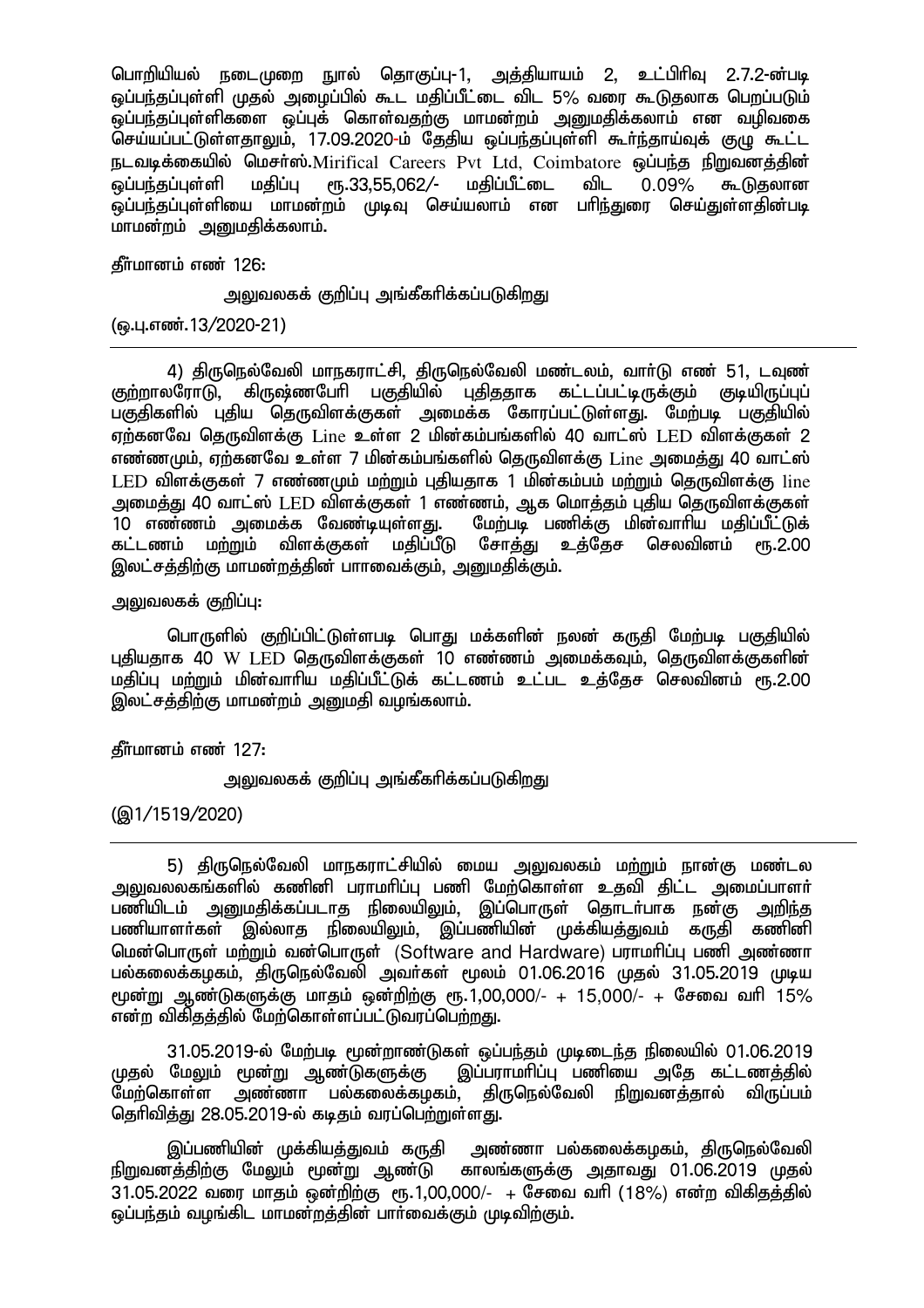அலுவலகக்குறிப்பு:

அ) திருநெல்வேலி மாநகராட்சி நான்கு மண்டல அலுவலகங்கள் மற்றும் மைய<br>அலுவலக கணினி செயல்பாடுகளின் மென்பொருள் மற்றும் வன்பொருள் பாாமாிப்பப் கணினி செயல்பாடுகளின் மென்பொருள் மற்றும் வன்பொருள் பாாமரிப்பப் பணியின் முக்கியத்துவம் கருதி அண்ணா பல்கலைக்கழகம், திருநெல்வேலி நிறுவனத்தின் விருப்பக் கடிதத்தின்படி மேலும் மூன்று ஆண்டு காலங்களுக்கு அதாவது 01.06.2019 முதல்  $31.05.2022$  வரை மாதம் ஒன்றிற்கு ரூ. $1,00,000/$ - + சேவைவரி (18%) என்ற விகிதத்தில் ஒப்பந்தம் வழங்கிட மாமன்றம் அனுமதிக்கலாம்.

ஆ) நிா்வாக நலன் கருதி அவசர அவசியத்தை முன்னிட்டு, ஆணையாளா் ம<u>ற்ற</u>ும் தனி அலுவலா் அவா்களின் முன்அனுமதியுடன் இப்பராமாிப்புப் பணியினை மேற்கண்ட கட்டண விகிதத்தில் மெசர்ஸ் அண்ணா பல்கலைக்கமகம், திருநெல்வேலி நிறுவனத்திற்கு 01.06.2019 முதல் மூன்றாண்டுகளுக்கு ஒப்படைப்பு 「செய்ததை மாமன்றம் அங்கீகரிக்கலாம்.

**தீர்மானம் எண் 128:** 

அலுவலகக் குறிப்பு அங்கீகரிக்கப்படுகிறது

(ந.க.எண். இடிபி / 10452 / 2008)

6) திருநெல்வேலி மாநகராட்சியின் 2019-2020ம் ஆண்டுக்கான நிர்வாக அறிக்கை மாமன்றத்தின் பார்வைக்கும் ஒப்புதலுக்கும்

அலுவலகக் குறிப்பு

திருநெல்வேலி மாநகராட்சியின் 2019-2020ம் ஆண்டுக்கான நிர்வாக அறிக்கையினை மாமன்றம் பார்வையிட்டு பதிவு செய்யலாம்.

 $f$ ரீமானம் எண் $129$ :

அலுவலகக் குறிப்பு அங்கீகரிக்கப்படுகிறது

(ந.க.எண் சி1/2319/2020)

7) திருநெல்வேலி மாநகராட்சியில் அம்ரூத் திட்டத்தின் கீழ், விடுபட்ட பகுதிகளான வாா்டு எண் 1 முதல் 7 வரை, வாா்டு எண.38 (பகுதி), வாா்டு எண் 39 முதல் 55 வரையுள்ள<br>பகுதிகளில் பாதாள சாக்கடை திட்டத்தினை ரூ.289.01 கோடி மகிப்பீட்டில் பகுதிகளில் பாதாள சாக்கடை திட்டத்தினை<br>நிறைவே<u>ற்றுவதற்கு</u> அரசாணை எண்.111 நகராட்சி <u>அ</u>ரசாணை எண்.111 நகராட்சி நிர்வாகம் மற்றும் குடிநீர் வழங்கல் துறை நாள் 25.10.2017ல் நிா்வாக அனுமதி வழங்கப்பட்டு, தலைமைப் பொறியாளா், .<br>நகராட்சி நிர்வாக ஆணையரகம், சென்னை அலுவலக ந.க.எண்.18281/2017/DO1 நாள் 14.11.2017ல் தொழில் நுட்ப அனுமதி வழங்கப்பட்டதின்படியும் மற்றும் ஒப்பந்தப்புள்ளி<br>நிபந்தனைகளுக்கு ஆசிய மேம்பாட்டு வங்கியில் இருந்து தமிழ்நாடு நகா்ப்புற நிபந்தனைகளுக்கு ஆசிய மேம்பாட்டு உட்கட்டமைப்பு நிதி சேவை நிறுவனம் மூலமாக 19.11.2017ல் தடையின்மை சான்று பெறப்பட்டதின்படியும் 5.1.2018ல் மூடி முத்திரையிடப்பட்ட இருஉறை முறையிலான ஒப்பந்தப்புள்ளிகள் பெறுவதற்கு ஒப்பந்தப்புள்ளிகள் கோரப்பட்டு நிர்வாக காரணங்களால் மேற்படி தேதியில் பெறப்பட இருந்த ஒப்பந்தப்புள்ளிகள் 31.1.2018 வரை பெறப்படும் என கால நீட்டிப்பு செய்யப்பட்டு அவ்வாறே 31.1.2018ல் இரு ஒப்பந்தப்புள்ளிகள் பெறப்பட்டன.

அவற்றுள் குறைவான ஒப்பந்தப்புள்ளி கொடுத்துள்ள M/s.Larsen & Toubro Construction Limited. Chennai நிறுவனத்தின் இறுதிக்கட்ட விலைக்குறைப்பு பேச்சுவாா்த்தைக்குப் பின் துறை மதிப்பீட்டில் இருந்து 12.00 சதவீதம் அதிகமான ் *பை*த்தப்புள்ளியை (தொகை ரூ.291.81 கோடி) மாமன்றத் தீர்மானம் எண்.31 நாள் 4.6.2018ல் ஒப்புக்கொள்ளப்பட்டு மேற்படி நிறுவனத்திற்கு 25.07.2018 அன்று வேலை ஆணை வழங்கப்பட்டு, வேலை ஆணை வழங்கப்பட்ட 36 மாத காலத்திற்குள் மேற்படி திட்டப்பணியை முடிக்க வேண்டும் என்ற நிபந்தனை விதிக்கப்பட்டது.

தற்போது மேற்படி திட்டப்பணியில் ஜீன் 2020 வரையிலான காலத்திற்கு 71.86 சதவிகிதம் திட்டப்பணி முடிக்கப்பட்டிருக்க வேண்டும் என்ற நிலையில் 46.10 சதவிகித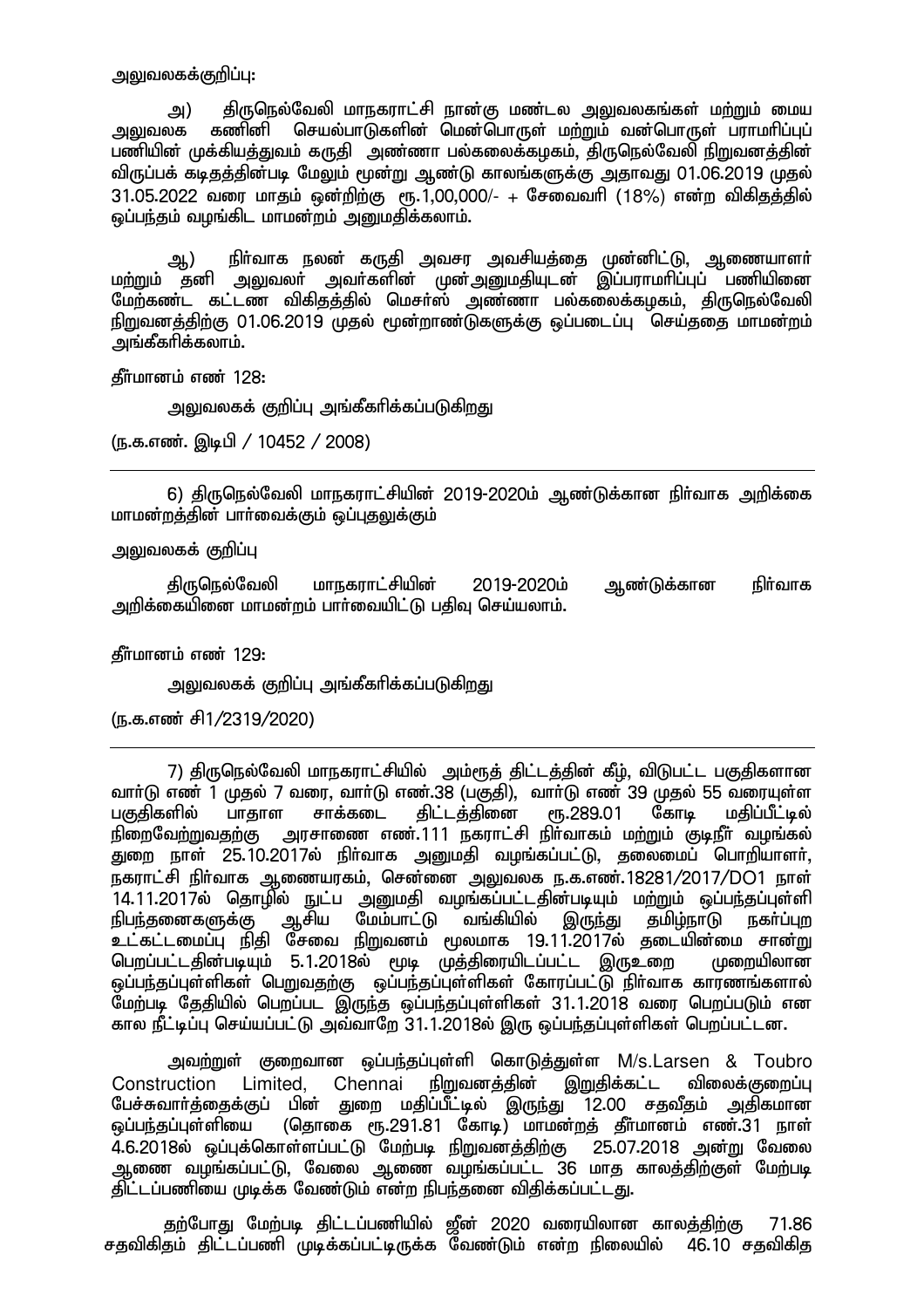பணிகள் மட்டுமே முடிக்கப்பட்டுள்ளது. இந்நிலையில் மதிப்பீட்டில் உள்ள இனங்களில் மதிப்பீட்டில் உள்ள அளவுகளை விட திட்டப்பணி நடைபெறும் பொழுது அளவுகளை fzf;fPL nra;J mt;thW \$Ljyhf tUk; msTfisAk; mtw;wpw;fhd தொகையினையும் கணக்கீடு செய்யப்பட்டுள்ள விபரம் கீழ்க்கண்டவாறு - (இணைப்பு 1ல் கண்டவா $m$ )

ஜீன் 2020 வரையிலான காலத்திற்கு

| • மதிப்பீட்டின்படி உள்ள தொகை                   | $\therefore$ erg. 1,43,50,029/- |
|------------------------------------------------|---------------------------------|
| •     ஜீன்   2020 வரை செய்து முடிக்கப்பட்டது   | $:$ erg. 2, 26, 99, 577/-       |
| •    திட்டப்பணி நடைபெறும் போது மதிப்பீட்டை விட |                                 |
| கூடுதலாகும் அளவுக்கான தொகை                     | : $\epsilon$ п, 83,49,548/-     |

(1) மேற்கண்ட கணக்கீட்டின்படி திட்டப்பணி நடைபெறும் போது ஜீன் 2020 ்வரையிலான மதிப்பீட்டில் உள்ள இனங்களின் அளவுகளை விட கூடுதலாகும் அளவுக்கான தொகை ரூ.83.49.548/- க்கு மாமன்ற அறுமதி பெற்றும் (இணைப்பு 1ல் கண்டவாறு)

(2) மேற்படி திட்டப்பணியில் மூல மதிப்பீட்டில் வழி வகை செய்யப்படாத இனங்கள் பணித்தளத்தில் அவசியமாக மேற்கொள்ளப்பட்டதாலும் இத்திட்டப்பணி நடைபெறும் nghOJ [Pd; 2020 tiuapyhd msTfSf;Fk; mjw;fhd njhif &.5>70>73>226/- .<br>க்கு மாமன்ற அறையதி பெற்றும் (இணைப்பு -2ல் கண்டவாறு).

(3) மேற்படி மூல மதிப்பீட்டில் வழி வகை செய்யப்படாத இனங்களுக்கு தமிழ்நாடு பொதுப்பணித்துறையால் வெளியிடப்பட்டுள்ள விலை விபர அட்டவணையின்படி அல்லது<br>தமிழ்நாடு குடிநீா வடிகால் வாாியத்தால் வெளியிடப்பட்டுள்ள விலை விபர வெளியிடப்பட்டுள்ள .<br>அட்டவணையின்படி விலை விகிதத்தை கணக்கீடு செய்து கொள்ளவும் மாமன்ற அனுமதி ு.<br>பெற்று முதன்மை தலைமைப் பொறியாளா் நகராட்சி நிா்வாக ஆணையரகம், சென்னை அவா்களின் , ஒப்புகல் பெறும் பொருட்டு மாமன்ற அறுமகியுடன் பாிந்துரை செய்ய மாமன்ற அனுமதிக்கு.

அலுவலகக்குறிப்பு:

பொருளில் கண்ட விபரப்படி, அம்ரூத் திட்டத்தின் கீழ், விடுபட்ட பகுதிகளான வார்டு எண்.1 முதல் 7 வரை, வார்டு எண்.38 (பகுதி), பார்டு எண்.39 முதல் 55 வரையுள்ள ் பகுதிகளில் பாதாள சாக்கடை திட்டப் பணி மேற்கொள்ளப்பட்டு வருகின்றது. மேற்படி ்திட்டப்பணியில், மகிப்பீட்டில் உள்ள இனங்களில் மகிப்பீட்டில் உள்ள அளவுகளை விட ்திட்டப்பணி நடைபெறும் வொழுது உஜனவுகளை கணக்கீடு செய்து அவ்வாறு கூடுதலாக வரும் அளவுகளையும் அவற்றிற்கான தொகையினையும் கணக்கீடு செய்கு

(1) மதிப்பீட்டில் உள்ள இனங்களின் அளவுகளை விட கூடுதலாகும் அளவுக்கான தொகை  $\overline{\text{r}}$ ந.83.49.548/-க்கு மாமன்ற அமைகி பெற்றும் (இணைப்ப 1ல் கண்டவாறு

(2) மேற்படி திட்டப்பணியில் மூல மதிப்பீட்டில் வழி வகை செய்யப்படாக இனங்கள் ் ?<br>பணித்தளத்தில் துவசியமாக மேற்கொள்ளப்பட்டதாலும் இத்திட்டப்பணி நடைபெறும் போது  $\hat{\mathfrak{g}}$ ன் 2020 வரையிலான அளவுகளுக்கும் அதற்கான தொகை ரூ.5,70,73,226/-க்கு மாமன்ற ் ...<br>அனுமதி பெற்றும் (இணைப்பு -2ல் கண்டவாறு).

(3) மேற்படி மூல மதிப்பீட்டில் வழி வகை செய்யப்படாத இனங்களுக்கு தமிழ்நாடு .<br>பொதுப்பணித்துறையால் வெளியிடப்பட்டுள்ள விலை விபர அட்டவணையின்படி அல்லது<br>தமிழ்நாடு குடிநீா வடிகால் வாாியத்தால் வெளியிடப்பட்டுள்ள விலை விபர தமிழ்நாடு குடிநீா் வடிகால் வாாியத்தால் வெளியிடப்பட்டுள்ள விலை விபர அட்டவணையின்படி விலை விகிதத்தை கணக்கீடு செய்து கொள்ளவும் மாமன்ற அனுமதி .<br>பெற்று முதன்மை தலைமைப் பொறியாளா் நகராட்சி நிா்வாக ஆணையரகம், சென்னை அவாகளின் ஒப்புதல் பெற மாமன்றம் அனுமதி வழங்கலாம்.

கீர்மானம் எண் $130:$ 

அலுவலகக் குறிப்பு அங்கீகரிக்கப்படுகிறது

(@3//1453/15)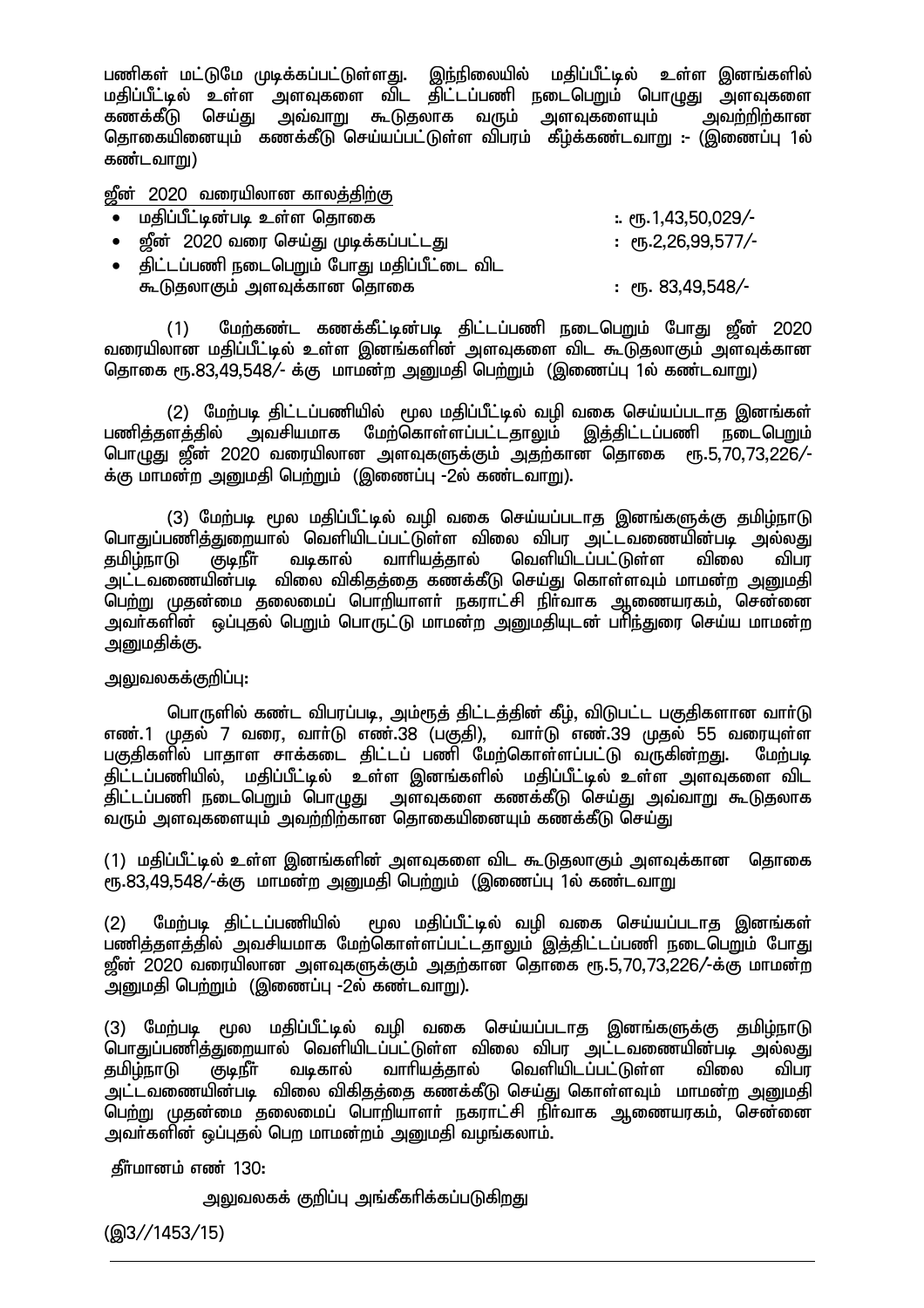8) திருநெல்வேலி மாநகராட்சி, பாளையங்கோட்டை மண்டலம், வாா்டு எண் 22,<br>வலம்பிள்ளை மருத்துவமனை ரோட்டில் (தெப்பகுளம் சுா்றியுள்ள பகுகி0 மனகாவலம்பிள்ளை ஆக்கிரமித்து கட்டப்பட்டுள்ள இடமானது அரசு புறம்போக்கு ஆகும். மேற்படி இடத்தில் ்.<br>கட்டப்பட்டுள்ள வீட்டிலிருந்து கூறிவுநீர் சிவன்கோவில் தெப்பக்குளக்கில் கலப்பதால் இந்து <u>அறநிலையத்துறை</u> மூலம் மேற்படி வீடுகளை அகற்றத் தெரிவித்துள்ளனர்

மேலும் ஆக்கிரமிப்பு செய்து கட்டப்பட்டுள்ள வீடுகள் அனைத்தும் கட்டிட உறுதித் தன்மையற்ற மேற்கூரை இடிந்து விழக்கூடிய நிலையில் உள்ளதால் உடனடியாக இடித்து .<br>அப்புறப்படுத்த வேண்டும் என பொதுப்பணித்துறை செயற் பொறியாளா், திருநெல்வேலி<br>அவா்கள் தொிவித்துள்ளாா்கள். இதன் பொருட்டு மேற்படி ஆக்கிரமிப்பு செய்து குரிவித்துள்ளாா்கள். இதன் பொருட்டு ்கட்டப்பட்டுள்ள குடியிருப்பகாார்களை உடனடியாக காலி செய்யம்படி இவ்வலவலகம் மூலம் பலமறை அறிவிப்பகள் வழங்கப்பட்டுள்ள நிலையில் ஆக்கிரமிப்புகாராகள் யாரும் மேற்படி டுடக்கை காலி செய்யவில்லை.

தற்போது எதிர்வரும் பருவ மழைக்காலக்கை முன்னிட்டு மேற்படி கட்டிடங்களில் ஸ்திரத்தன்மையின்றி முற்றிலும் இடிந்து விழும் சூழ்நிலை உள்ளதால் பெரும் உயிர்ச்சேதம் மற்றும் பொருட்சேதம் ஏற்படும் அபாய நிலை உள்ளதாலும் அதனைத் தடுக்கும் பொருட்டும், மேற்படி ஆக்கிரமிப்பில் கட்டப்பட்டுள்ள இடமானது அரசு புறம்போக்காக உள்ளதாலும், மேற்படி ஆக்கிரமிப்புகளை உடனடியாக அப்புறப்படுத்தும்படி திருநெல்வேலி உட்கோட்ட நிர்வாக நடுவர் மற்றும் சார் ஆட்சியர் அவர்களின் செயல்முறை ஆணை எண்<br>அ5/02/2002. நாள் 19.08.2020-படி உத்தரவு பிறப்பிக்கப்பட்டு உள்ளது. மேலும் அ5/02/2002, நாள் 19.08.2020-படி உத்தரவு பிறப்பிக்கப்பட்டு உள்ளது. மேலும் திருநெல்வேலி மாவட்ட ஆட்சித் தலைவர் அவர்களின் 08.09.2020ம் தேதிய அய்வுக்கூட்டத்திலும் உடனடியாக மேற்படி ஆக்கிரமிப்பு கட்டிடங்களை அகற்ற அறிவுரை வழங்கியுள்ளாா்கள்.

திருநெல்வேலி உட்கோட்ட நிர்வாக நடுவர் மற்றம் சார் ஆட்சியரின் செயல்மறை ஆணை எண் அ5/02/2002, நாள் 19.08.2020 படி மேற்கண்ட பகுதியில் கட்டப்பட்டுள்ள கட்டிடங்கள் ஆக்கிரமிப்பு என உறுதி செய்யப்பட்டுள்ளதன் அடிப்படையில் அக்கட்டிடங்களுக்கு மாநகராட்சி சொத்துவரி, குடிநீா் கேட்பு பதிவேடுகளில் உள்ள கீழ்க்கண்ட வாிவிதிப்புகளை இரத்து செய்ய வேண்டியது அவசியமாகிறது. எனவே மேற்படி வாிவிதிப்புகளை இரத்து செய்வதற்கு மாமன்றத்தின் <u>அனு</u>மதிக்கு இப்பொருட்சீட்டு வைக்கப்படுகிறது.

ஆக்கிரமிப்பு செய்யப்பட்ட வீடுகளின் விபரம்:

சொத்துவரி:

| வ.<br>எண்.       | கதவு<br>எண். | சொத்துவரி<br>வரி விதிப்பு<br>எண். | வரி விதிப்புதாரா்<br>பெயர் | நிலுவைக் காலம்  | நிலுவைத்<br>தொகை<br>(ரூ.) |
|------------------|--------------|-----------------------------------|----------------------------|-----------------|---------------------------|
| 1.               | 3A/3         | 146/50925                         | எஸ். கிருஷ்ணன்             |                 |                           |
| 2.               | 3A/14        | 146/50941                         | ரத்தினசாமி                 | 2018-19   முதல் | $648/-$                   |
|                  |              |                                   |                            | 2020-21 II வரை  |                           |
| 3.               | 3A/13        | 146/50940                         | அமீர் ஜவஹர்                | 2020-2021 II    | $180/-$                   |
|                  |              |                                   |                            | வரை             |                           |
| $\overline{4}$ . | 3A/12        | 146/50939                         | அசோகன்                     | 2020-2021 II    | $216/-$                   |
|                  |              |                                   |                            | வரை             |                           |
| 5.               | 3A/11        | 146/50938                         | வடிவு என்ற                 | 2018-19 l முதல் | 492/-                     |
|                  |              |                                   | ஆறுமுகம்                   | 2020-21 II வரை  |                           |
| 6.               | 3A/10        | 146/50937                         | பெருமாள் ஆச்சாரி           | 2017-18 l முதல் | 656/-                     |
|                  |              |                                   |                            | 2020-21 II வரை  |                           |
| 7.               | 3A/9         | 146/50936                         | ஹைருன்னிசாபீவி             | 2018-19   முதல் | $402/-$                   |
|                  |              |                                   |                            | 2020-21 II வரை  |                           |
| 8.               | 3A/8         | 146/50935                         | இசக்கியம்மாள்              |                 |                           |
| 9.               | 3A/7         | 146/50934                         | வேல் ஆசாாி                 |                 |                           |
| 10.              | 3A/6         | 146/50933                         | சுப்பம்மாள்                | 2020-2021 II    | $134/-$                   |
|                  |              |                                   |                            | வரை             |                           |